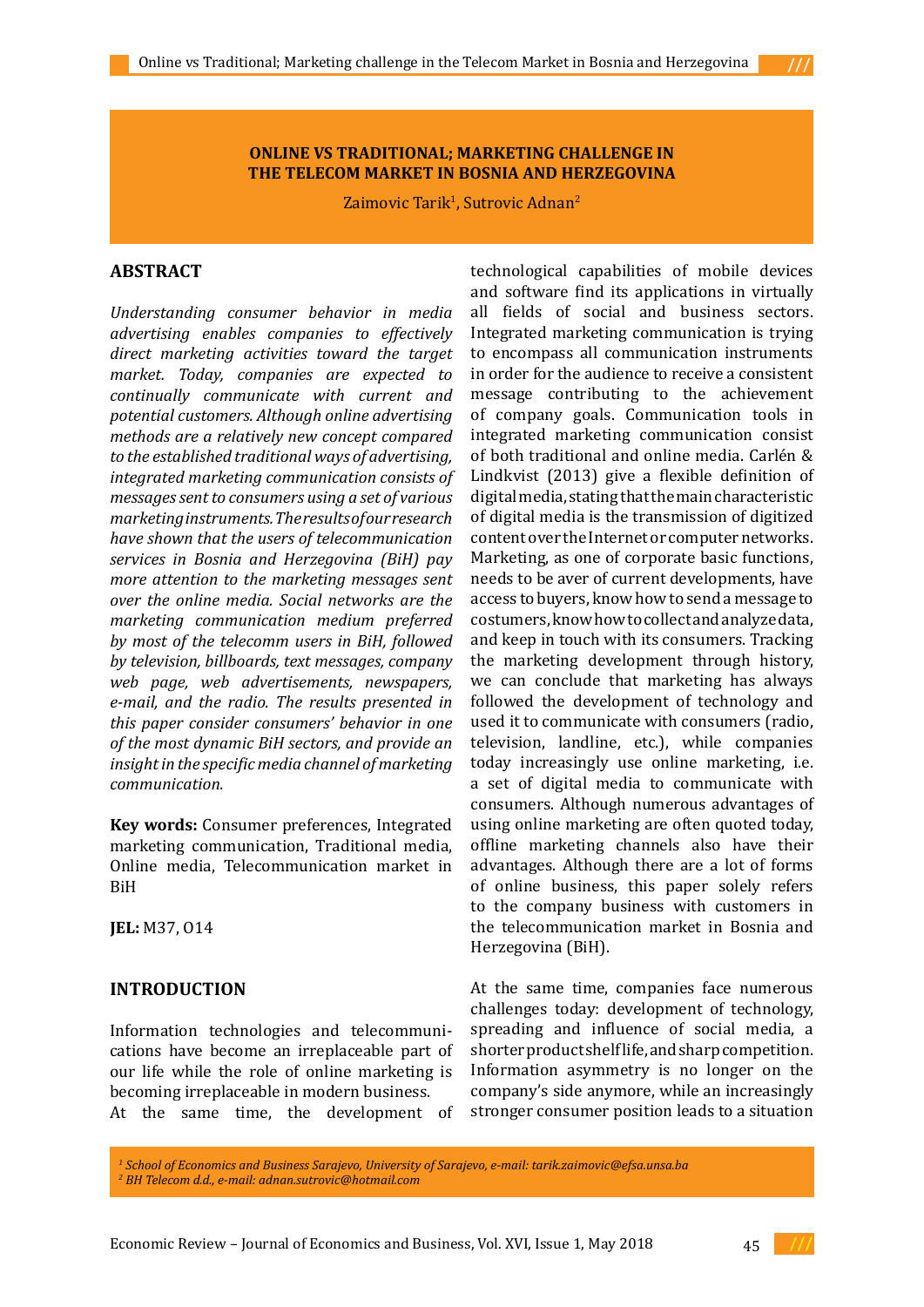in which if a company is to be competitive, it has to keep up with the current trends, policies, and the total social development. Today's companies should use a mix of digital and traditional media to communicate with target groups in which the share of different media and the marketing communication strategy depend mainly on consumers (Finne & Grönroos, 2017).

The research in this study is focused on analyzing consumer behavior, i.e. the preferences of telecommunication service users in the territory of BiH. More precisely, the objectives of this research are to: (i) analyze modern trends of online marketing, such as the web, smart phones, social media, etc. and their influence on the company's marketing communication; (ii) analyze traditional offline marketing channels, and (iii) analyze the preferences of telecommunication service users for traditional or online marketing channels.

### **1. LITERATURE REVIEW**

#### **1.1. Integrated marketing communication**

Although elaborated relatively well in various literature, integrated marketing communication as a research area is still a part of the active debate on the overall business performance. As a result, integrated marketing communication has evolved into a strategic tool enabling the companies to achieve their communication goals with respect to the effective implementation of the branding process. Some of the factors that have affected the development of the theory and practice of integrated marketing communication are: (1) intensive growth and development of new electronic media, (2) diverse ways of communication and numerous communication options and goals, (3) speed, span, and reach of electronic communication have caused companies to adopt a global perspective, and (4) constant changes in the environment, particularly from the aspect of marketing advertising (Madhavaram, et al., 2013).

A considerable number of researches (Carlson, Grove & Dorsch, 2003; Naik & Raman, 2003; Reid, 2003; Finne & Grönroos, 2009, 2017, etc.) support the idea of integrated marketing

communication and have clearly identified various benefits brought by integrated<br>marketing communication to companies. marketing communication to Naik & Raman (2003) state that integrated marketing communication helps companies in building the brand equity through the synergy achieved by using integrated marketing communication. Similarly, Reid (2003) shows that integrated marketing communication is positively connected with the performances achieved by the brand itself. Carlson, Gove & Dorsch (2003) point out that a successful integrated marketing communication produces desired consumer responses, makes companies effective and/or efficient in communication with the target audience, and positively affects company's financial result through a higher brand equity. Finne & Grönroos (2009, 2017) support customer-integrated marketing communication (CIMC), because marketing messages from different sources are in fact integrated in the consumer's mind. It depends on the consumers themselves whether the messages will be integrated, viewed separately or have no meaning at all. The CIMC model requires marketers to gain as much as possible individualized insight into the consumers' lives. According to the authors, this model, based on the *communication-in-use* concept, is a sort of turnaround in integrated marketing communication.

#### **1.2. Marketing communication media**

The media classification can differ according to different criteria. Communication tools in integrated marketing communication include both traditional (offline) and digital (online) media. Referring to Fuxman, et al. (2014), this paper classifies marketing communication media right into traditional and online media. Online advertising or interactive advertising is a "two-way communication method", whereas traditional marketing media are mostly a "one-way communication method" (Fuxman, et al., 2014). According to these authors, the availability of broadband connection and the Internet, and new generations of mobile phones have caused consumers to increasingly collect information about products and services through web browsing.

Sawhney, et al. (2005) point out that companies have increasingly recognized the power of the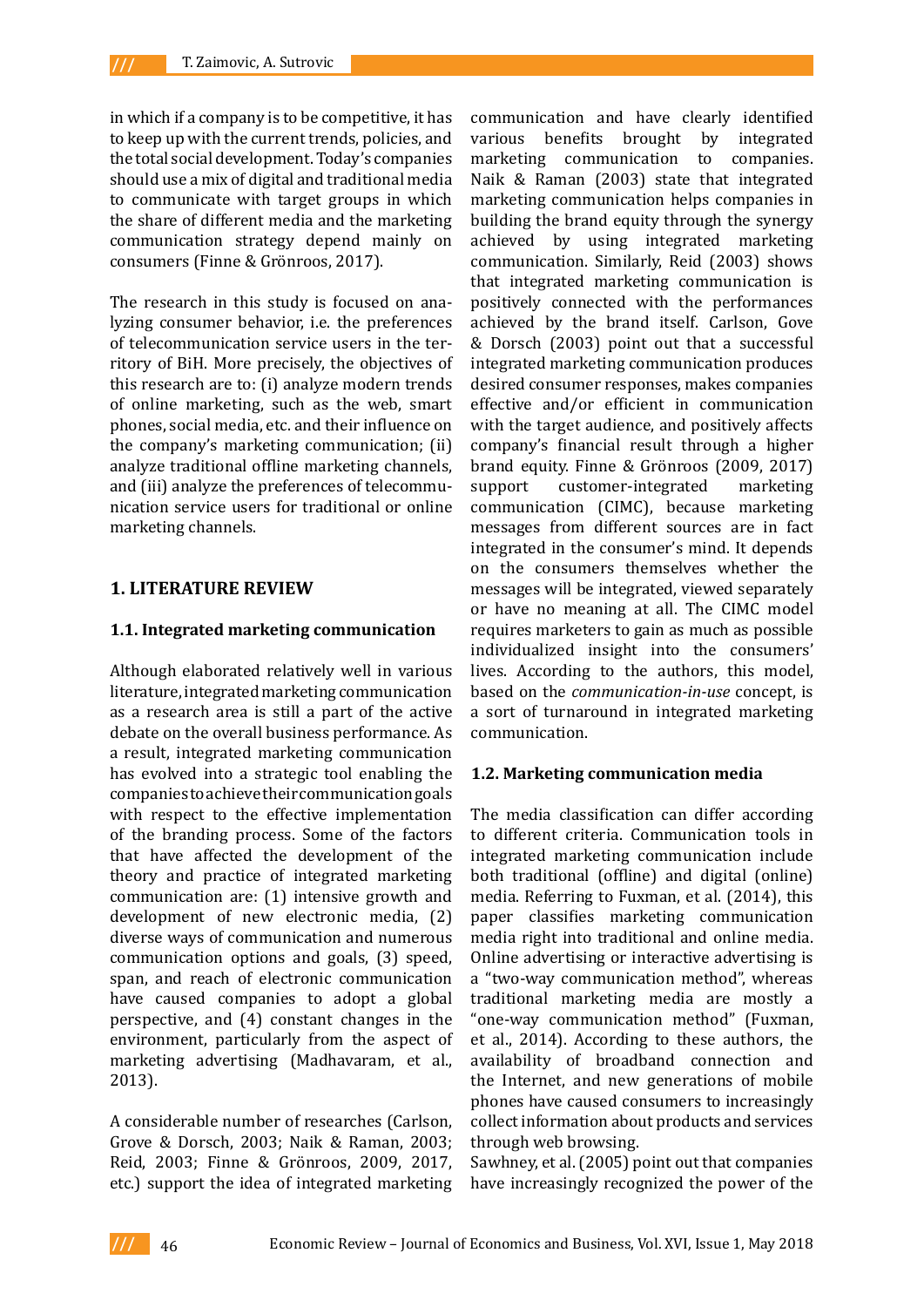Internet as a platform for co-creating value with end users, focusing on the question "*How has the Internet impacted the process of collaborative innovation?"* The authors list the capabilities of the Internet as a platform for customer engagement: interactivity, enhanced reach, persistence, consistency, speed, and flexibility, and suggest that firms can use these Internet capabilities to engage customers in the cocreation process through a variety of Internetbased mechanisms. Additionally, Van Meer (2006) focused on banks and other financial institutions, and the research in his paper is based on the *clickstream* data collected from a web-banking site of a financial institution in the Netherlands. The research results have shown that ordinary visitors and users of banking services differ in the development of Internet capabilities. Further, the *clickstream* analysis has proved to be an effective tool for obtaining a clear picture on users' online habits, both at individual and group levels (Van Meer, 2006).

On the other hand, Owen & Humphrey (2009) argue that social media will not take over the overall marketing communication and will not replace some of the existing media, such as television, but they believe that social media are a trend that might cease to exist soon. According to the authors, many instances of applications based on social media that are currently in the early stages of development are considered unethical and negative to society. The authors state in their paper that the evolution of social media largely depends on the availability of the underlying infrastructure: technological, competitive/commercial, political, and social.

## *1.2.1. Traditional media*

The effectiveness of television advertising is often questioned today for several reasons; (i) the availability of devices such as DVR, TiVo or real-time recording, allowing consumers to skip commercial content (fast forwarding), (ii) consumers prefer television programs without many marketing messages or they simply change the channel during commercials, (iii) the share of marketing content in the total television program has increased in the last 50 years, which leads to consumers' tiredness, (iv) consumers often simultaneously watch different television programs and do something else at the same time (multitasking consumers), so they do not pay attention at all to marketing messages (Talafuse & Brizek, 2014). However, Zigmond & Stipp (2010) state that multitasking consumers can also be an opportunity for marketers. Owing to Smart TV technology, consumers watching television often use the Internet as well. Having online access while watching television enables consumers to easily access brands, interact, and review a product as well as make online purchases. Advancement of technology has changed the way television operates, so a lot of digital content enables a form of interaction in television advertising. Smart TV devices increasingly enable two-way communication and interaction. This is why many authors state that this quite a traditional marketing medium is slowly transforming from one-way communication to a two-way channel. Yet, Talafuse & Brizek (2014) state that television advertising increases the sale by increasing brand awareness.

A research of consumer behavior while watching television has revealed that consumers remember the messages aired during their favorite television program (Poltrack & Bowen, 2011) more. As a medium, television allows a possibility to access different age groups and groups with different purchasing power. The authors also mention that television is still the most used medium among the population over 18 years of age, while women spend 5 hours and 42 minutes on average watching television, which is more than for any other medium.

Furthermore, the media such as radio, newspapers, magazines, billboards, etc. are considered traditional because they are used for mass media advertising, which is oriented toward the entire market and enables a oneway approach to marketing communicationadvertising for example does not enable interaction between the company and the consumer. Also, traditional media do not enable companies to send individualized marketing messages. Finally, although a considerable number of researchers believe in the decline of traditional media, the transformation and improvement of those media are inevitable. One of the reasons is ever more certain possibility of integrating traditional and online marketing media, i.e. the integration of traditional media with new technologies.



47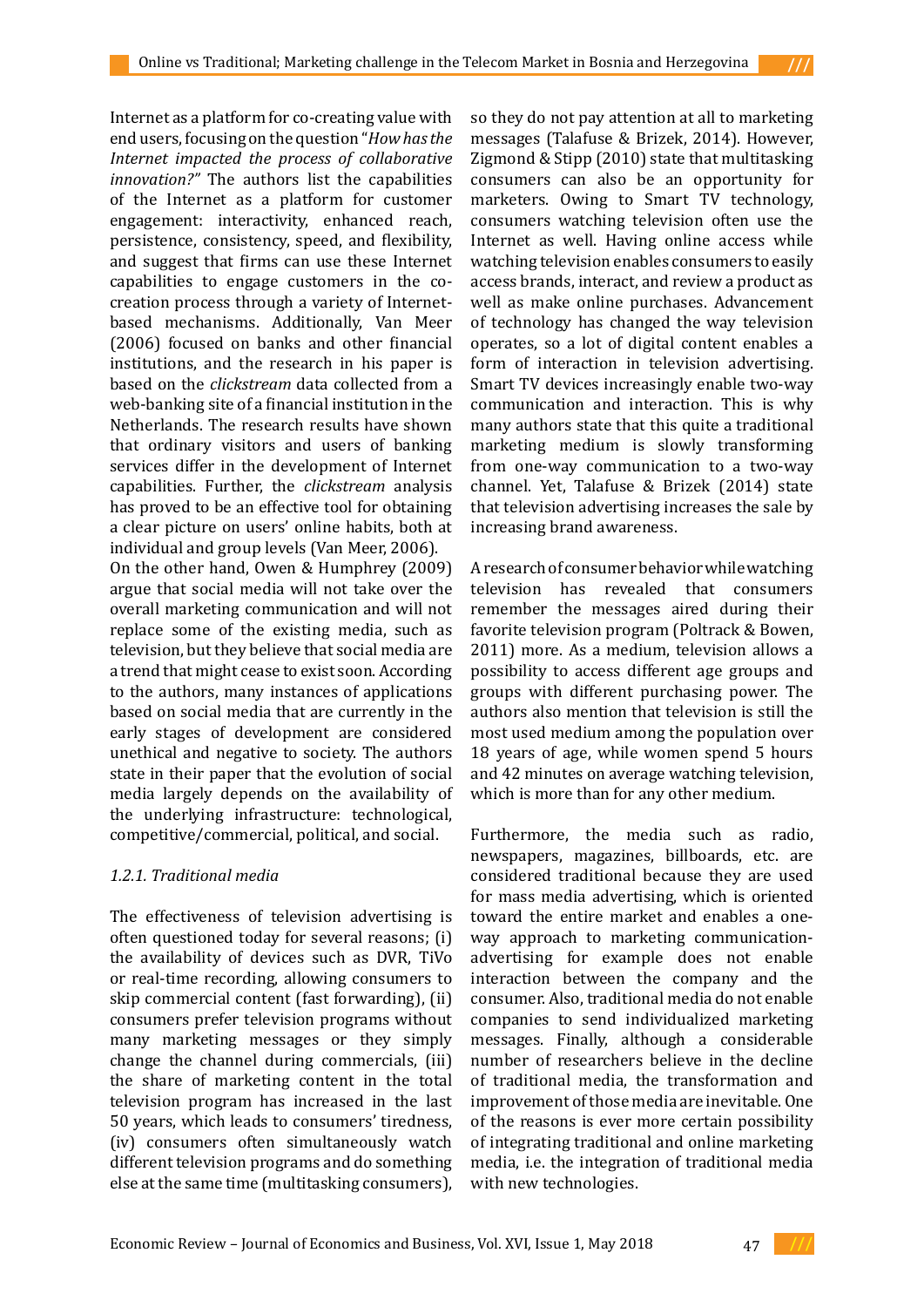#### *1.2.2. Online media*

Investments in online advertising keep increasing and are accompanied by the development of various creative models of communication between the company and the end user. Changes in the market along with Internet expansion and development have tilted information asymmetry in favor of consumers, i.e. strengthened the consumer position, which considerably affected the traditional word-of-mouth marketing rules. Breazeale (2009) implies that the word of mouth has a bigger role in the digital environment, where it is often called word of mouse or eWOM (electronic word-of-mouth). The spreading of online media-digital channels has increased the power of the consumer and companies have acquired a simple channel because the message they send easily reaches a large number of people. Breazeale (2009) believes that this change affects both companies and marketers, so companies have been increasingly trying to control eWOM. Companies gain eWOM advantages by controlled sending of positive messages to consumers over the Internet. Practically, eWOM is known as for example. "like", "share" or "comment" and many researchers stress that eWOM is the key factor for successful online marketing (Hennig-Thurau, et al., 2004; Campbell, et al., 2011; José-Cabezudo & Camarero-Izquierdo, 2012). There are many ways of spreading eWOM over the Internet (social media, e-mail, blogs, forums, virally, etc.). Ellis-Chadwick & Doherty (2012) have shown that interaction is the most effective tactics for spreading eWOM and, along with Melville, Pavlov & Plice (2008), also state that viral messages are one of the most effective interactive marketing tools.

With respect to online consumer behavior, most of the researches focus on the question how a company can use its web page to collect data about its customers. Among others, Pires, Staton &Rita (2006) confirm that the company can use the data collected through its own web page to strengthen a long-term relationship with the consumers by using personalized marketing. In order for the company to collect the data, the consumers have to log in to visit the company web page. It is easy to collect the main data about the traffic on a web page, including clickstream data (the number of mouse clicks on the web page) and the average time spent on the web page or its section. This type of data allows the companies to track the visitor's navigation through the web page structure, their response to some web page structures and content, what attracts them, etc. Today, Web 2.0 brings many innovations when it comes to web interaction with the user and entirely changes the way of tracking consumer behavior on the Internet. Yet, having analyzed the use of web page, Buckling & Sismeiro (2009) believe that some key information is missing to conduct a quality research. As an example, they mention that the traffic data for a web page do not account for the initial reason to visit the web page or the type of information the visitor needed.

Regardless of the complexity of e-mail marketing, according to Carlén & Lindkvist (2013), this tool, if used properly, doubles the return on investment of online marketing compared to other online marketing activities. Nevertheless, e-mail marketing is a complex marketing tool. In order to use e-mail marketing, company has to find a way to obtain e-mail addresses of its customers. Strauss (2014) explains two most important tactics used in e-mail marketing: opt-in and opt-out. Opt-out is the tactics companies use to send e-mails without user's permission and makes it difficult for the user to block the e-mail (unsubscribe). A risk of using this strategy is that the user can filter such e-mail messages as spam (unsolicited e-mail), which will eliminate the probability to send an e-mail to the user again. Opt-in strategy means that the company asks the user's permission to e-mail information and makes the unsubscribe option easily accessible. Strauss (2014) believes that the opt-in strategy is appropriate when company's goal is to build and maintain a close relationship with its clients. Ellis-Chadwick & Doherty (2012) gave a list of recommendations for effective e-mail marketing. The main recommendations refer to: length of e-mail, frequency of sending e-mail, subject line, and number of hyperlinks. The length and frequency of sending e-mails have to be ideal. Messages can often start to irritate the customer; however, too long intervals between the sent messages may cause the consumer to lose interest. The e-mail content has to be connected with the "conversation topic" (the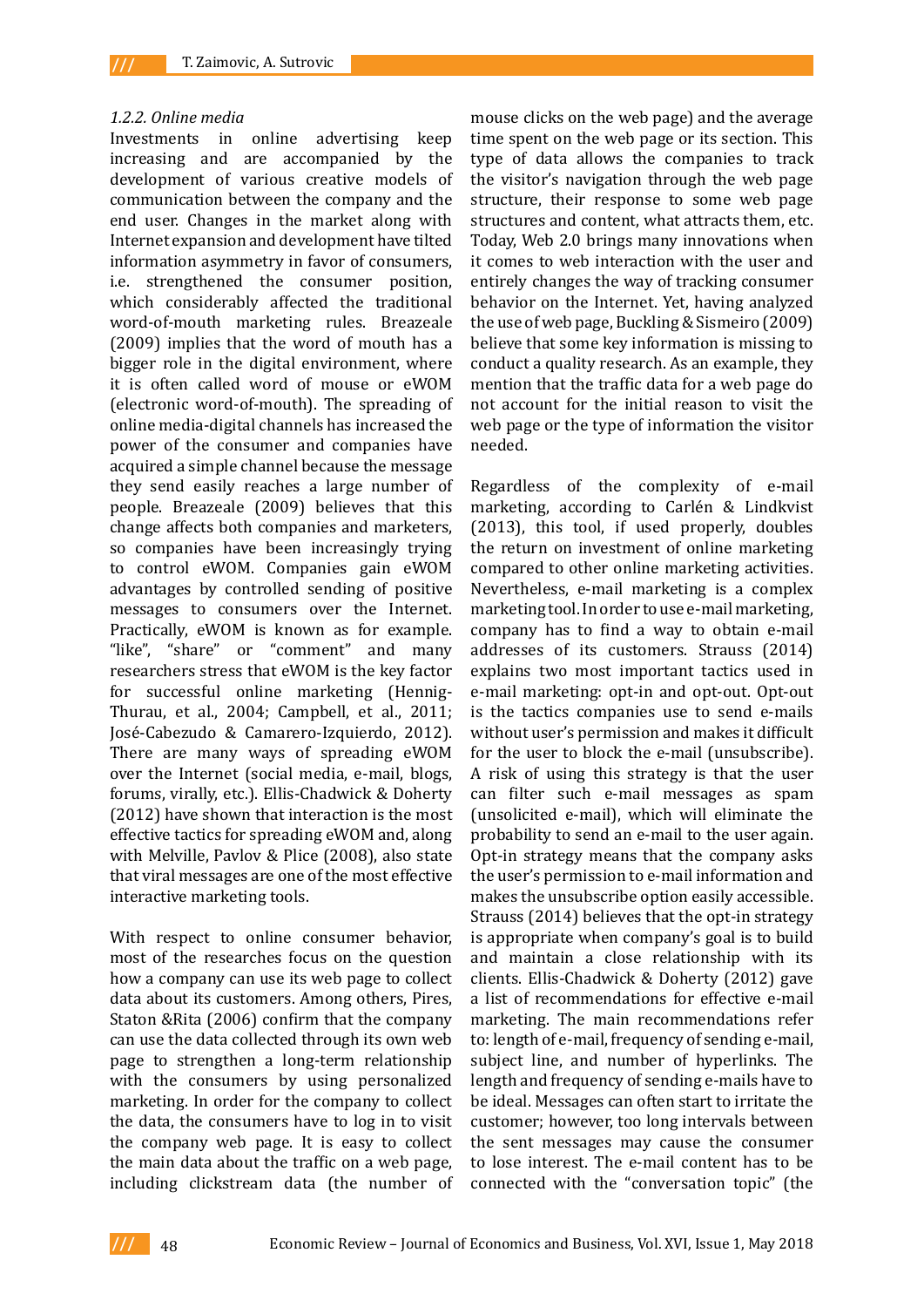subject of communication), and the message has to be clear, simple, and concrete. Preferably, an e-mail has hyperlinks and encourages interaction in order to increase customer's engagement and participation. The greatest drawback of e-mail marketing is the fact that the customers feel swamped with messages, so they read only thee-mails they consider important. Due to this problem, the subject line and the e-mail structure have the key role in e-mail marketing.

On the other hand, social media, virtual communities or online communities are groups of people who communicate in different ways by using blogs, comments, phones, messages and share content (photos, audio, and video recordings) for business, social, or educational purposes (Safko, 2010). According to Hoffman & Fodor (2010), companies mostly focus on traditional marketing objectives such as direct sales, cost reduction, and increasing market share, trying to achieve them through social media. These are the main objectives for all profit-oriented businesses. Researches have shown that social media help reduce costs and increase the effectiveness of marketing activities. Hoffman & Fodor (2010) believe that the social media environment provides marketers with unique opportunities to build close relationships with customers and understand their inherent values, with social media as an effective marketing medium for maintaining and raising awareness of a brand, interaction with customers, and word-of-mouth marketing. Similar finding of importance of social networking in consumer's decision to select specific mobile carrier in transitional countries we found in Zaimovic (2015). Prahalad & Ramaswamy (2004), like Heinonen (2011), have shown in their researches that social media have a considerable role in understanding consumer needs. According to Hanna, Rohm & Crittenden (2011), social media have become an effective channel through which companies can respond to new consumer demands, one of which is "participation."

Heinonen (2011) identified the consumers' motivations for using social media. Her researches have shown that the main motivation driving people to use social media is, in fact, a combination of interaction, entertainment, and information. "Not surprisingly, social connection and a need to communicate were mentioned repeatedly" (Heinonen, 2011, p. 359). Her research, like an earlier research conducted by Prahalad & Ramaswamy (2004), has shown that the possibility of consumer participation in the social media processes (co-creation) has a significant role in motivating consumers to use social media. Sharing own experience and knowledge with the company and other consumers affects the process of making purchasing decisions. Prahalad & Ramaswamy (2004) mention "dialogue" as an important element in the co-creation process. Continuing further, Hanna, Rohm & Crittenden (2011) focused their work on the connection between co-creation and an increased consumer role in the brand co-creation. They have reached the conclusion in their studies that social media have transformed the Internet from a medium for information transmission to a medium that influences co-creation processes. The dramatic growth of many social media, such as Facebook, Twitter, and YouTube, has led to a situation in which all companies (big, medium, small) are present in social media and are bound to incorporate social media into their marketing strategies. Kaplan & Haenlein (2010) also stress that social media are important not only for multinational companies but also for small and medium companies, nonprofit organizations, and governments. They have shown in their research that social media enable companies to access end users at considerably low costs compared to the use of traditional media.

Viral marketing is part of social media/networks that considerably departs from other tools used in social media and is largely connected with the word-of-mouth marketing (Liu-Thompkins, 2012). Both the viral and the word-of-mouth marketing largely operate on the same principle. People use the sharing option in social media to share content if the content is somehow related to them or influences them, or they simply want to be the first among their social media friends who shared a piece of information or an idea. Rose (2012) believes this is exactly the reason why people share stories in the real life as well. Accordingly, emotions are consumer's most frequent reason to share content. Liu-Thompkins (2012) states that the "seeding" strategy is vital because, as a channel, it is based

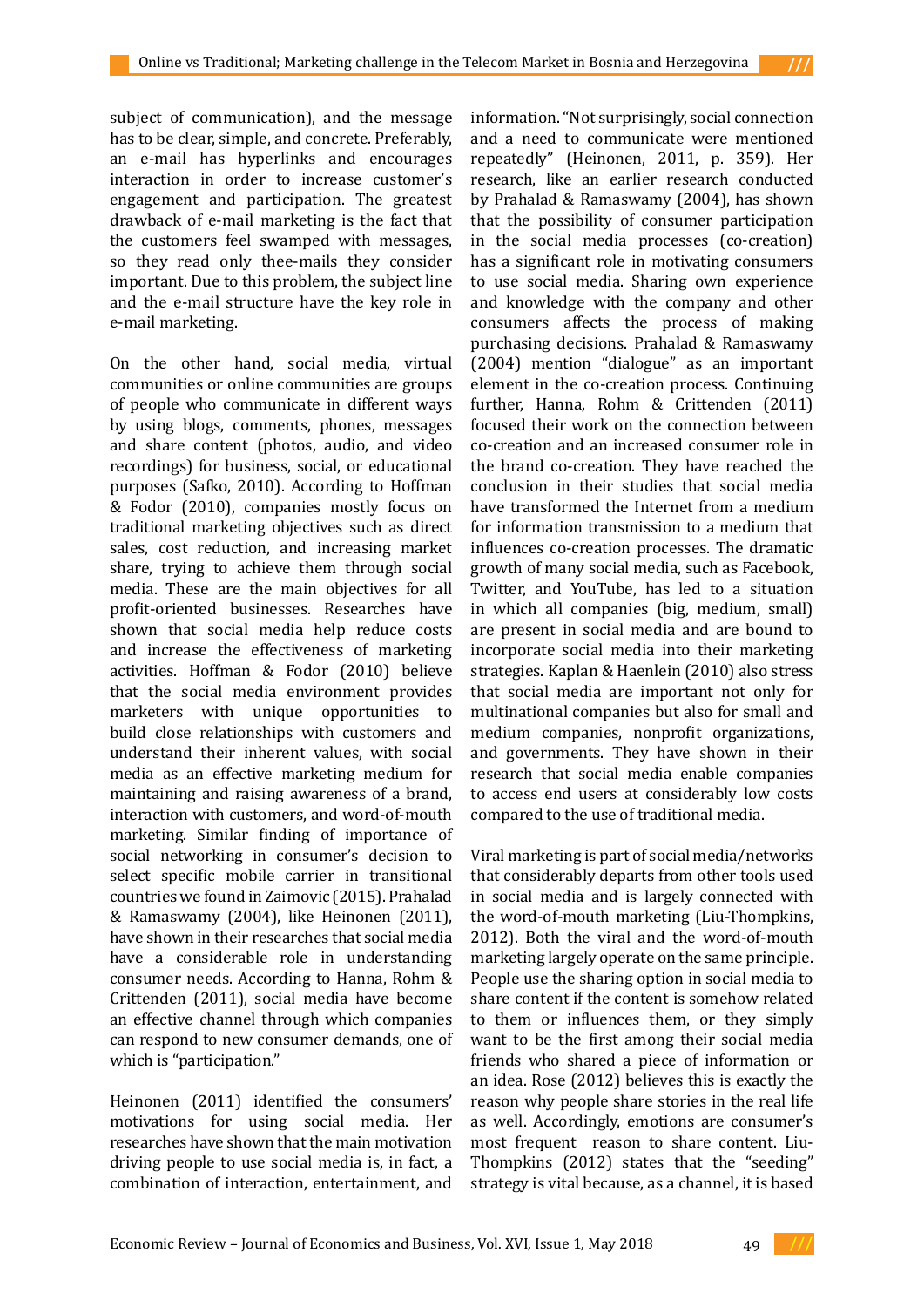on eWOM and defines the "seeders" as those who share a message while launching it. Liu-Thompkins (2012), like Watts & Peretti (2007), suggests that a positive outcome is more likely if more seeds are used to start a viral campaign and, as the quality of the message improves, the strategy will require fewer seeds.

#### **1.3. Consumer behavior**

Modern companies begin all business activities by understanding and anticipating consumers' habits, needs, and desires and end with the delivery of an expected value, i.e. consumers' satisfaction (Živković, 2011). Accelerated development of technology, particularly the Internet, has led to considerable changes in the marketing strategy. Owing to information technologies, consumers are well informed and can easily compare offers from other companies. According to Consoli & Musso (2010), the marketing of information age is based on a relationship between companies and consumers, noting that customers have become more demanding. In order to respond to this market change, marketers have become more accessible, sensitive, and innovative in the creating and distributing products and services in the market. Four forces have affected the new digital age: (1) digitalization and connectivity, (2) Internet development, (3) new forms of mediation (adapted to consumers), and (4) adaptation to consumers' desires.

According to Finne & Grönroos (2017), customerintegrated marketing communication– the CIMC model – requires marketing managers to more understand consumer behavior, their ecosystem, and logics. In the past, companies used to send mass-media marketing messages over traditional media (magazines, billboards, television, etc.), whereas today they have an option to send individualized marketing messages particularly targeting one group of users or even an individual customer. The development of technology and the Internet is a factor with the highest impact on the consumer behavior in the  $21<sup>st</sup>$  century. New technologies, such as applications for tracking and measuring user activity, and a simple management of large databases result in an increase in the collection of individual data on consumer behavior (Saarijärvi et al., 2014).

In a research on consumer behavior conducted in the field of branding in automotive industry, Prasad & (2009) have shown that there is a synergy effect between online and offline media of marketing communication and that it is possible to measure it.

### **2. RESEARCH FRAMEWORK**

Consumer preferences for different media marketing communication are a frequent topic in marketing research because a lot of marketers have shifted from traditional marketing to online marketing or they have considerably increased investments in online marketing in relation to traditional marketing. The research of consumer preferences is limited by the fact that the preferences are not static (Chao, Corus & Li, 2012). For the purpose of this research, the notion of "user preferences" is defined as the marketing media channels preferred by the users and used by them to receive and understand the marketing messages sent by telecom operators in BiH.

Online marketing has become highly important for companies and marketers to respond to customers' demands. Online technologies, such as the Internet (web), smart phone, social media, and CRM systems strongly affect the modern marketing. However, the advantages of traditional (offline) marketing methods have proved to be important. This is why marketers in the industries that require the use of both online and offline marketing, such as telecommunication companies, have to use an optimal combination, depending on the target group. At the same time, the development of information technology has additionally strengthened the consumer role in company operations, in which a highly important role in the market where trends change very rapidly also belongs to the communication between the company and the customer. Most of the similar researches (Hanna, et al., 2011; Chang, et al., 2004; Wang, et al., 2013; Lesidrenska & Dicke, 2012, Talafuse & Brizek, 2014) are based on the analysis of individual marketing media channels, describing advantages and disadvantages of the selected channel.

However, this paper focuses on the research of both online and offline marketing channels in the telecommunication market in BiH, addressing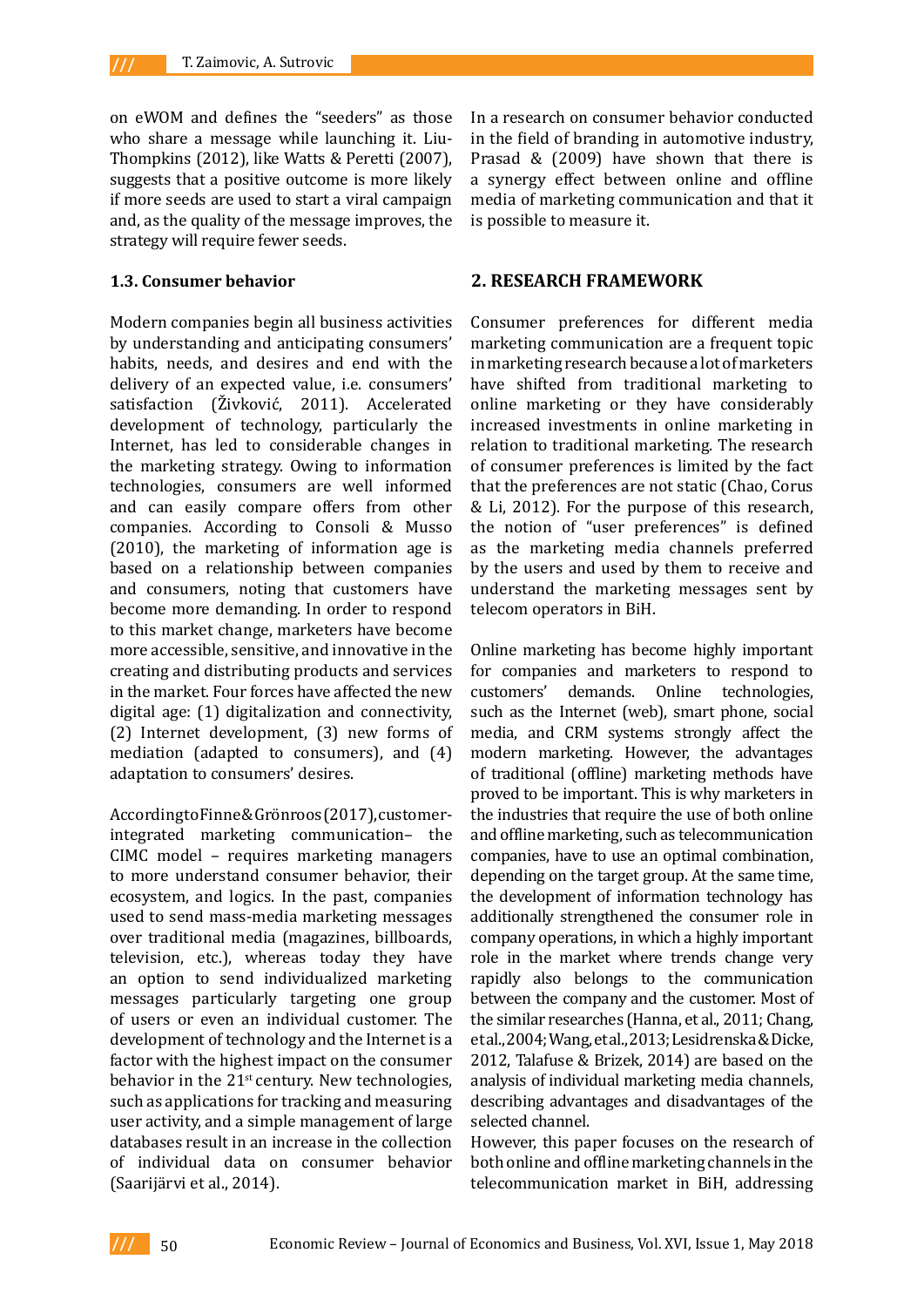one of the key questions of the modern marketing communication and advertising, "Which media will be used by a strategy of integrated marketing communication and how to optimally utilize advantages of all media?" (such as Carlén & Lindkvist, 2013). One of the assumptions in this paper is that the companies in the telecommunication market in BiH must not disregard some of the marketing media. To solve this problem, it is necessary to apply a situational approach, i.e. the selected medium has to depend on the target group selected for establishing communication. Based on such defined problem, the central research question of this paper is whether there is a difference between the preferences of telecommunication service users in BiH for traditional or online media of marketing communication. This question also inspired the main objective of this research which is to determine consumer preference between online and offline media advertising and show whether marketing messages, sent through different marketing channels, will attract attention at all, which should be the key for starting any communication.

As for the target population in this research, the total target population consists of telecommunication service users in BiH and, having in mind the data from the BiH Regulatory Agency for Communications, the minimum sample size of 385 respondents is calculated using the confidence level  $(\% ) = 95$ ,  $\alpha$ =.05, confidence interval, and margin of error  $(\%)$  = 5. Out of the total of 415 questionnaires collected, 391 are deemed usable  $(N = 391)$ . Online and offline surveys were conducted in order for the sample not to consist of the online population only. Of the total sample, 46% of the respondents use the Internet more than 21 hours a week, and only 2.3% of the respondents do not use the Internet.

The questionnaire was composed of seven questions relevant for this research, starting with Internet usage at a weekly level, followed by the question, "How often do you pay attention to marketing messages of the telecom operators delivered over: television, the radio, newspapers, billboards, company web page, web advertisements/newsletters, e-mail, text messages through GSM network, and social media?" as the most important question for

testing the hypothesis. It consists of user preferences for nine different media with five choices on a Likert scale. Based on the observed variables and the media classification, two latent variables are created: "traditional media" and "online media". After additional survey validation, the sample was reduced to 391, which was used for all estimations. The final sample consisted of 42.31% of men and 57.69% of women. The statistical analysis included: Cronbach α, a Paired-Samples T-test, and a Repeated Measures ANOVA test. The Cronbach α was used to test the validity and reliability, i.e. for evaluating the internal consistency of the variables. The model was evaluated separately for the group of traditional media (variables) and for the group of online media (variables). DeVellis (2012) states that if Cronbach Alpha exceeds 0.7, the model is deemed acceptable.

A Paired-Samples T-test was used to establish whether there is a statistically significant difference between the preferences for traditional and online marketing media. A one-way analysis of variance (ANOVA) – Repeated Measures was used to assess the relationship among the preferences for various media, i.e. whether there is at least one pair of marketing media with different average values – mean (preferences for nine media). An additional analysis of mean values and Paired-Samples T-tests was used to establish whether there is a statistically significant difference in the preferences for all nine marketing media covered by this research.

## **3. RESULTS**

Evaluation of the model reliability and validity was done using a Cronbach alpha test, while the coefficient for the traditional media ( $\alpha$ =0.771; α>0.7) and for the online media (α=0.826;  $\alpha$  > 0.7), has shown a high level of consistency. Further, the research question was tested using a Paired-samples T-test, with the mean average for the online media calculated by using proxy question in the questionnaire. The respondents evaluated how often they pay attention to the marketing messages of telecom operators sent over: television, radio, newspapers, billboards, company web page, web advertisements/ banners, e-mail, text messages, and social media. In order to conduct a Paired-samples

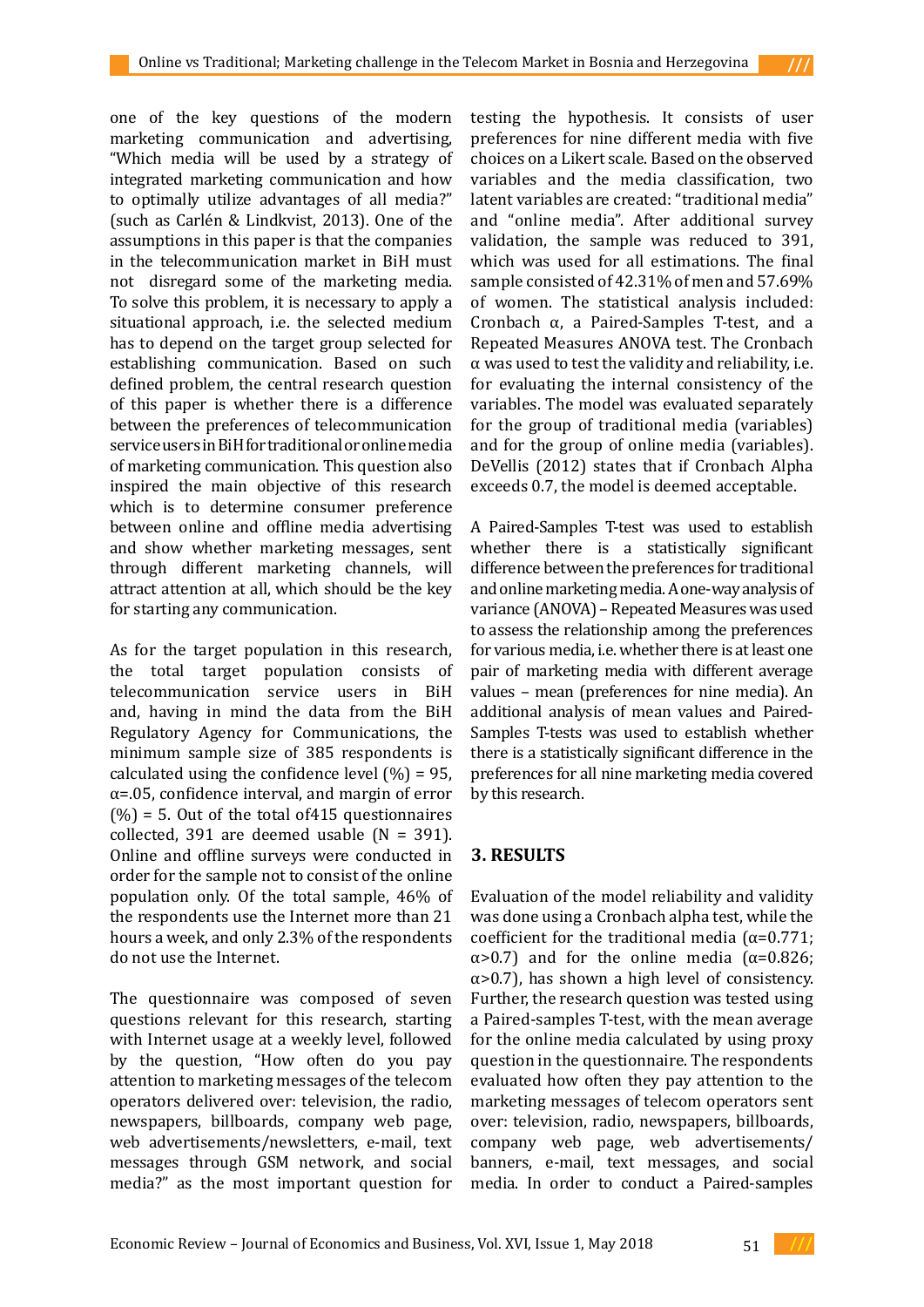T-test and establish a statistically significant difference between the preferences for online and traditional media, the nine listed variables (media) were transformed into two latent variables. The "Traditional media" consisted of the following observed variables: Television, Radio, Newspapers, Billboards, TxtMsgs over GSM network, while the variable "Online media" consisted of Web Page, Web Advertisements, Email, Social Med. The average value calculated for the online media was  $1 = 2.4789$  (N=391) and for the traditional media  $2 = 2.2946$  (N=391).

The average value of preferences for online marketing media was compared with the average value of the preferences for the traditional marketing media to establish which type of the media is preferred in the telecommunication market. A T-test was used to compare the average value of the preferences for the traditional and the online marketing

media. The analysis of the Paired-samples T-test has identified a statistically significant difference between the preferences for the traditional and the online marketing media, with the confidence level of .05, (Table 1), which confirms that there is a difference in the preferences of telecommunication service users in BiH for the traditional or the online media marketing communication.

The research has shown that telecommunication service users in BiH prefer the online media  $(M=2.4789; SD=0.95123)$  over the traditional media (M=2.2946; SD=0.74939).

The one-way analysis of variance (ANOVA) – Repeated Measures is a test used to evaluate the relation among the preferences for different media. In order to conduct that statistical test, a new factor titled "Marketing Media" was created with nine levels, each of which represents the preferences for a single medium.

Table 1. Comparison of the preferences for the traditional and the online marketing media (Paired-samples T-test)

|        |                                    |        | Mean      | N                  |        |     | Std. Deviation                               |        | Std. Error Mean |        |                 |  |
|--------|------------------------------------|--------|-----------|--------------------|--------|-----|----------------------------------------------|--------|-----------------|--------|-----------------|--|
| Pair 1 | Online media                       |        | 2.4789    |                    |        | 391 |                                              | .95123 |                 | .04811 |                 |  |
|        | Traditional media                  |        | 2.2946    |                    | 391    |     | .74939                                       |        |                 | .03790 |                 |  |
|        |                                    |        |           |                    | N      |     | Correlation                                  |        | Sig.            |        |                 |  |
| Pair 1 | Online media&<br>Traditional media |        |           |                    |        | 391 | .483                                         |        |                 | .000   |                 |  |
|        |                                    |        | Std.      |                    |        |     | 95% Confidence Interval<br>of the Difference |        |                 |        |                 |  |
|        |                                    | Mean   | Deviation | Std. Error<br>Mean |        |     | Lower                                        | Upper  | t               | df     | Sig. (2-tailed) |  |
| Pair 1 | Online media&<br>Traditional media | .18427 | .88164    |                    | .04459 |     | .09661                                       | .27193 | 4.133           | 390    | .000            |  |

Table 2. Results of the one-way repeated measures ANOVA test for the preferences for different marketing media Within-Subjects effects

| Source                         |                           | Type III Sum<br>of Squares | df       | Mean Square | F      | Sig. | Partial Eta<br>Squared |
|--------------------------------|---------------------------|----------------------------|----------|-------------|--------|------|------------------------|
| "Marketing Media"              | <b>Sphericity Assumed</b> | 491.912                    | 8        | 61.489      | 79.433 | .000 | .169                   |
|                                | <b>Greenhouse-Geisser</b> | 491.912                    | 5.810    | 84.669      | 79.433 | .000 | .169                   |
|                                | Huynh-Feldt               | 491.912                    | 5.908    | 83.268      | 79.433 | .000 | .169                   |
|                                | Lower-bound               | 491.912                    | 1.000    | 491.912     | 79.433 | .000 | .169                   |
| Error<br>(Marketing)<br>Media) | <b>Sphericity Assumed</b> | 2415.199                   | 3120     | .774        |        |      |                        |
|                                | <b>Greenhouse-Geisser</b> | 2415.199                   | 2265.830 | 1.066       |        |      |                        |
|                                | Huynh-Feldt               | 2415.199                   | 2303.962 | 1.048       |        |      |                        |
|                                | Lower-bound               | 2415.199                   | 390.000  | 6.193       |        |      |                        |

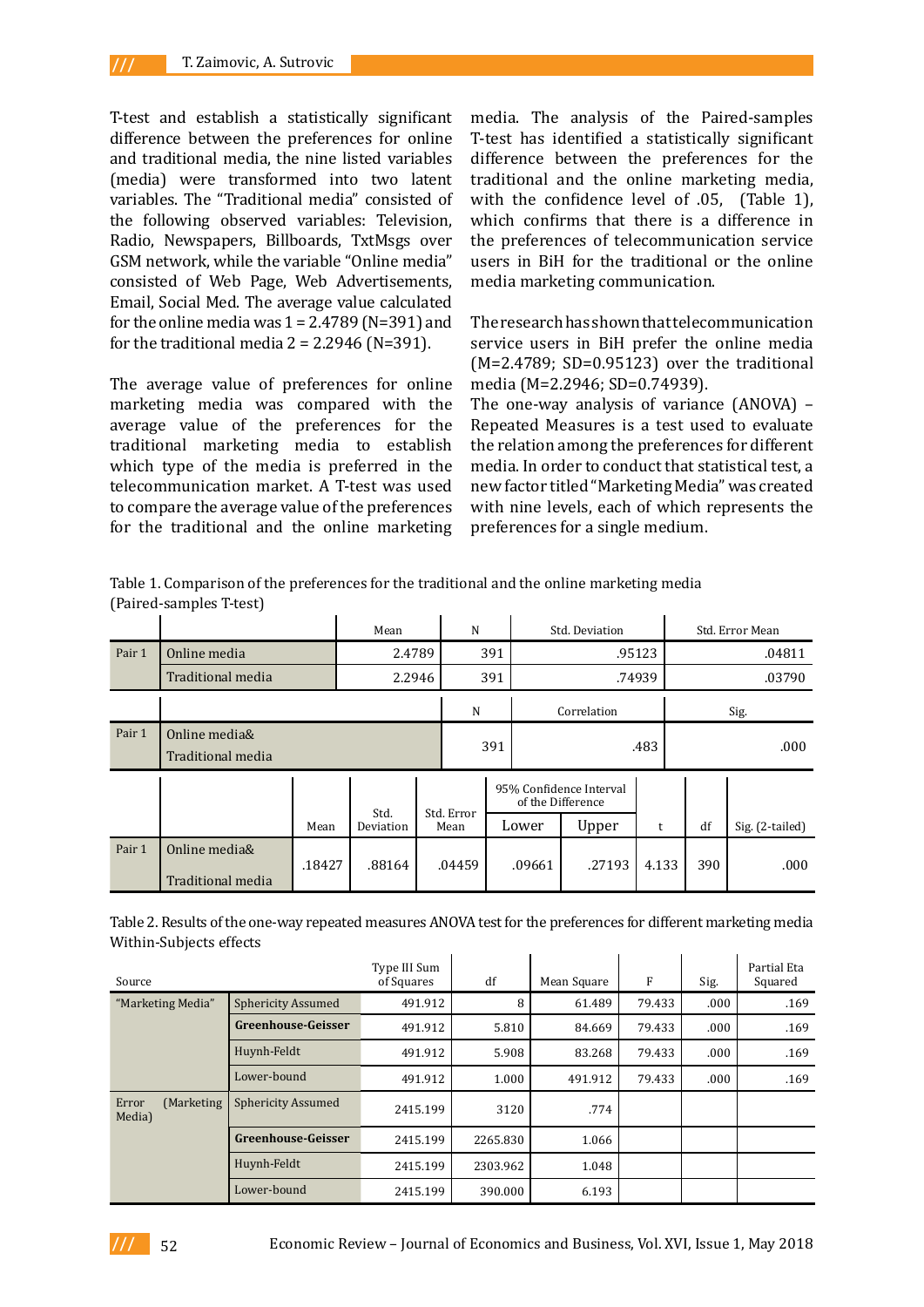Between-Subjects effects

| Source    | Type III Sum<br>of Squares | df  | Mean Square |          | Sig. | Partial Eta<br>Squared |
|-----------|----------------------------|-----|-------------|----------|------|------------------------|
| Intercept | 19874.899                  |     | 19874.899   | 4228.725 | .000 | .916                   |
| Error     | 1832.990                   | 390 | 4.700       |          |      |                        |

According to Greenhouse-Geisser, the ANOVA test is statistically significant (), i.e. at least one pair of the marketing media does not have the same preference. An additional analysis was necessary to establish whether there was a statistically significant difference among the preferences for all nine marketing media covered in this research. A total of 36 Paired-samples of T-tests, as an additional analysis, was conducted to demonstrate which of the marketing media have the same or different preference, meaning that during the testing, if  $p > .05$ , we accept the null hypothesis that there is no difference in the preference for the two types of marketing media.

|            |                                 |          |                   | Std.<br>Error<br>Mean |          | 95% Confidence<br>Interval of the<br>Difference |              |     |                    |
|------------|---------------------------------|----------|-------------------|-----------------------|----------|-------------------------------------------------|--------------|-----|--------------------|
| Media Type |                                 | Mean     | Std.<br>Deviation | Lower                 | Upper    |                                                 | $\mathsf{t}$ | df  | Sig.<br>(2-tailed) |
| Television | Radio                           | .724     | 1.021             | .052                  | .622     | .825                                            | 14.024       | 390 | .000               |
|            | Newspapers                      | .535     | .994              | .050                  | .436     | .633                                            | 10.634       | 390 | .000               |
|            | <b>Billboards</b>               | .008     | .996              | .050                  | $-.091$  | .107                                            | .152         | 390 | .879               |
|            | Company web page                | $-0.077$ | 1.312             | .066                  | $-.207$  | .054                                            | $-1.156$     | 390 | .248               |
|            | Web advertisements -<br>banners | .248     | 1.312             | .066                  | .118     | .378                                            | 3.740        | 390 | .000               |
|            | Email                           | .555     | 1.417             | .072                  | .414     | .696                                            | 7.747        | 390 | .000               |
|            | <b>Txt Msgs</b>                 | $-0.092$ | 1.272             | .064                  | $-219$   | .034                                            | $-1.432$     | 390 | .153               |
|            | Social media                    | $-524$   | 1.343             | .068                  | $-658$   | $-391$                                          | $-7.719$     | 390 | .000               |
|            |                                 |          |                   |                       |          |                                                 |              |     |                    |
| Radio      | Newspapers                      | $-189$   | .997              | .050                  | $-288$   | $-0.090$                                        | $-3.752$     | 390 | .000.              |
|            | <b>Billboards</b>               | $-716$   | 1.088             | .055                  | $-0.824$ | $-608$                                          | $-13.017$    | 390 | .000               |
|            | Company web page                | $-0.801$ | 1.411             | .071                  | $-941$   | $-660$                                          | $-11.218$    | 390 | .000               |
|            | Web advertisements<br>banners   | $-476$   | 1.351             | .068                  | $-610$   | $-341$                                          | $-6.964$     | 390 | .000               |
|            | Email                           | $-169$   | 1.323             | .067                  | $-.300$  | $-0.37$                                         | $-2.522$     | 390 | .012               |
|            | <b>Txt Msgs</b>                 | $-816$   | 1.398             | .071                  | $-955$   | $-677$                                          | $-11.536$    | 390 | .000               |
|            | Social media                    | $-1.248$ | 1.463             | .074                  | $-1.394$ | $-1.103$                                        | $-16.867$    | 390 | .000               |
|            |                                 |          |                   |                       |          |                                                 |              |     |                    |
| Newspapers | <b>Billboards</b>               | $-527$   | .922              | .047                  | $-0.619$ | $-435$                                          | $-11.300$    | 390 | .000               |
|            | Company web page                | $-611$   | 1.233             | .062                  | $-734$   | $-489$                                          | $-9.803$     | 390 | .000               |
|            | Web advertisements -<br>banners | $-286$   | 1.269             | .064                  | $-413$   | $-160$                                          | $-4.464$     | 390 | .000               |
|            | Email                           | .020     | 1.320             | .067                  | $-111$   | .152                                            | .306         | 390 | .759               |
|            | <b>Txt Msgs</b>                 | $-627$   | 1.281             | .065                  | $-754$   | -.499                                           | $-9.676$     | 390 | .000               |
|            | Social media                    | $-1.059$ | 1.381             | .070                  | $-1.196$ | $-922$                                          | $-15.162$    | 390 | .000               |
|            |                                 |          |                   |                       |          |                                                 |              |     |                    |

Table 3. Paired-Samples T-tests for comparison of mean values of all nine observed media

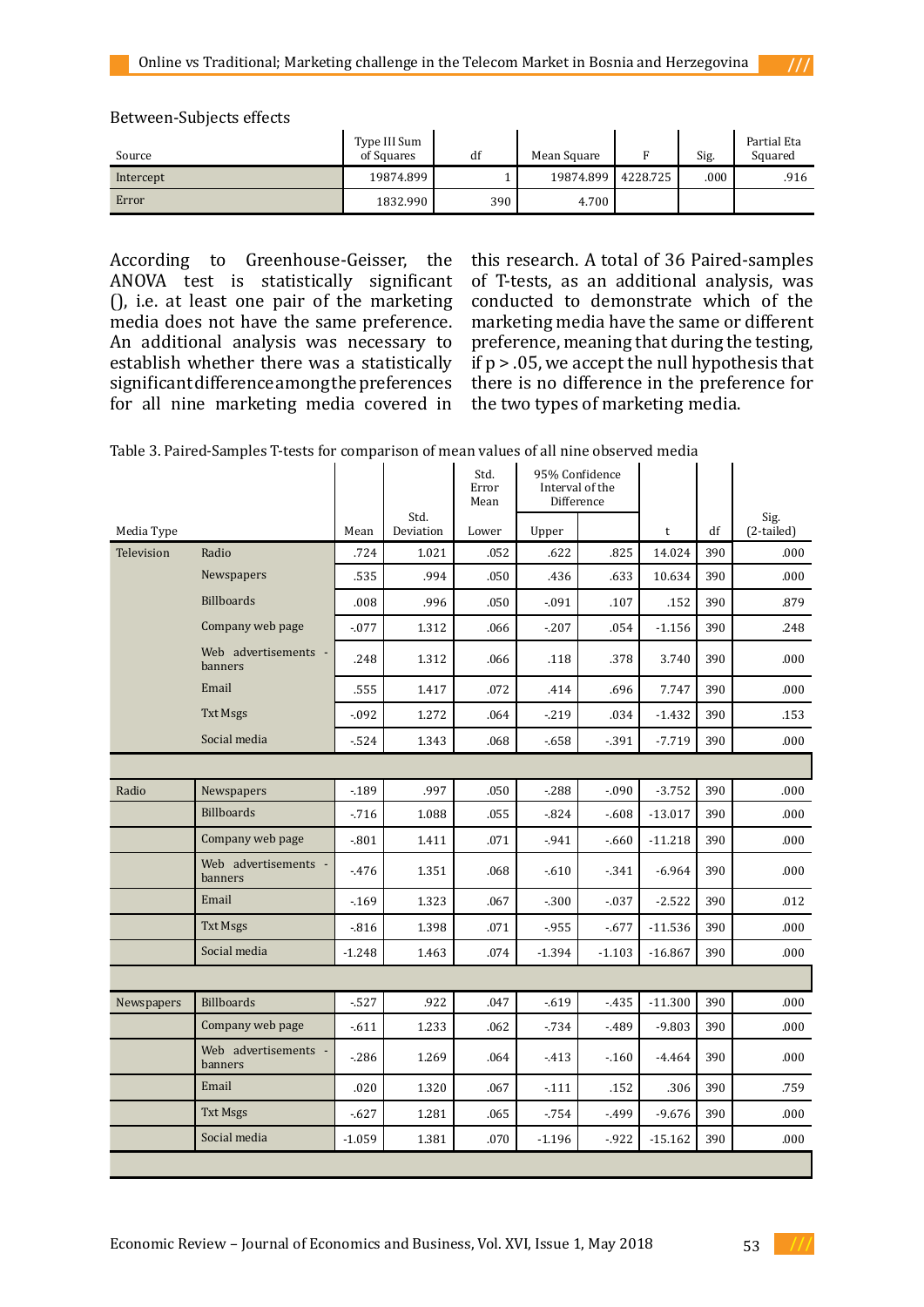| <b>Billboard</b>      | Company web page                | $-0.084$ | 1.190 | .060 | $-.203$  | .034   | $-1.403$  | 390 | .162 |
|-----------------------|---------------------------------|----------|-------|------|----------|--------|-----------|-----|------|
|                       | Web advertisements -<br>banners | .240     | 1.210 | .061 | .120     | .361   | 3.927     | 390 | .000 |
|                       | Email                           | .547     | 1.325 | .067 | .416     | .679   | 8.167     | 390 | .000 |
|                       | <b>Txt Msgs</b>                 | $-0.100$ | 1.264 | .064 | $-225$   | .026   | $-1.560$  | 390 | .119 |
|                       | Social media                    | $-532$   | 1.318 | .067 | $-663$   | $-401$ | $-7.982$  | 390 | .000 |
|                       |                                 |          |       |      |          |        |           |     |      |
| Web page              | Web advertisements -<br>banners | .325     | .920  | .047 | .233     | .416   | 6.985     | 390 | .000 |
|                       | Email                           | .632     | 1.264 | .064 | .506     | .757   | 9.883     | 390 | .000 |
|                       | <b>Txt Msgs</b>                 | $-0.015$ | 1.394 | .070 | $-0.154$ | .123   | $-218$    | 390 | .828 |
|                       | Social media                    | $-448$   | 1.046 | .053 | $-552$   | $-344$ | $-8.461$  | 390 | .000 |
|                       |                                 |          |       |      |          |        |           |     |      |
| Web<br>advertisements | Email                           | .307     | 1.178 | .060 | .190     | .424   | 5.152     | 390 | .000 |
|                       | <b>Txt Msgs</b>                 | $-0.340$ | 1.394 | .070 | $-479$   | $-202$ | $-4.825$  | 390 | .000 |
|                       | Social media                    | $-0.772$ | 1.061 | .054 | $-0.878$ | $-667$ | $-14.399$ | 390 | .000 |
|                       |                                 |          |       |      |          |        |           |     |      |
| E-mail                | <b>Txt Msgs</b>                 | $-0.647$ | 1.286 | .065 | $-775$   | $-519$ | $-9.947$  | 390 | .000 |
|                       | Social media                    | $-1.079$ | 1.235 | .062 | $-1.202$ | $-957$ | $-17.285$ | 390 | .000 |
|                       |                                 |          |       |      |          |        |           |     |      |
| <b>Txt Msgs</b>       | Social media                    | $-432$   | 1.283 | .065 | $-560$   | $-305$ | $-6.662$  | 390 | .000 |

Using the average values for the preferences for nine marketing media and the earlier post hoc analysis (36 Paired-samples T-tests: where all possible pairs of the listed media are correlated), it is possible to make a ranking list of the marketing media by the level of preference of the telecommunication service users. The Paired-samples T-tests have shown which pairs are statistically significant, i.e. which media are given different preferences. The pairs for which the null hypothesis on the equal average values (M-mean average) is not rejected are  $(p = 0.05)$ :

- 1. Television Billboards; *t*(390)= 0.152, *p*< 0.879
- 2. Television Company web page; *t*(390)= -1.156, *p*< 0.248
- 3. Television Txt Msgs; *t*(390)= -1.432, *p*< 0.153
- 4. Newspapers e-mail; *t*(390)= 0.306, *p*< 0.759
- 5. Billboard Company web page; *t*(390)= -1.403, *p*< 0.162
- 6. Billboard Txt Msgs; *t*(390)= -1.56, *p*< 0.119
- 7. Company web page Txt Msgs; *t*(390)= -0.218, *p*< 0.828.

The test has revealed that other pairs of variables are statistically significant with the

confidence level of .05, so the null hypothesis of equality of average values (M-mean average) for them is rejected. In other words, there is a statistically significant difference in the preferences for other 29 pairs of marketing media. Based on the conducted tests and the average values, it is possible to rank the marketing media according to the preferences of telecommunication service users.

The analysis of the research results has shown that Social Media (M=3.05) are the marketing communication medium most preferred by telecommunication service users in BiH, i.e. that the users pay most attention to the marketing messages delivered through social media. Television (M=2.53), Posters-Billboards (M=2.52), Text Messages (Txt Msgs) (M=2.62) and Company web page (M=2.61) ranked second because the analysis has not rejected the null hypothesis on equal average values for these marketing communication media. Third place belongs to Web Advertisements  $(M=2.28)$ . Newspapers  $(M=1.99)$  and E-mail (M=1.97) ranked fourth because the research results have not revealed which of the two media is preferred. The least preferred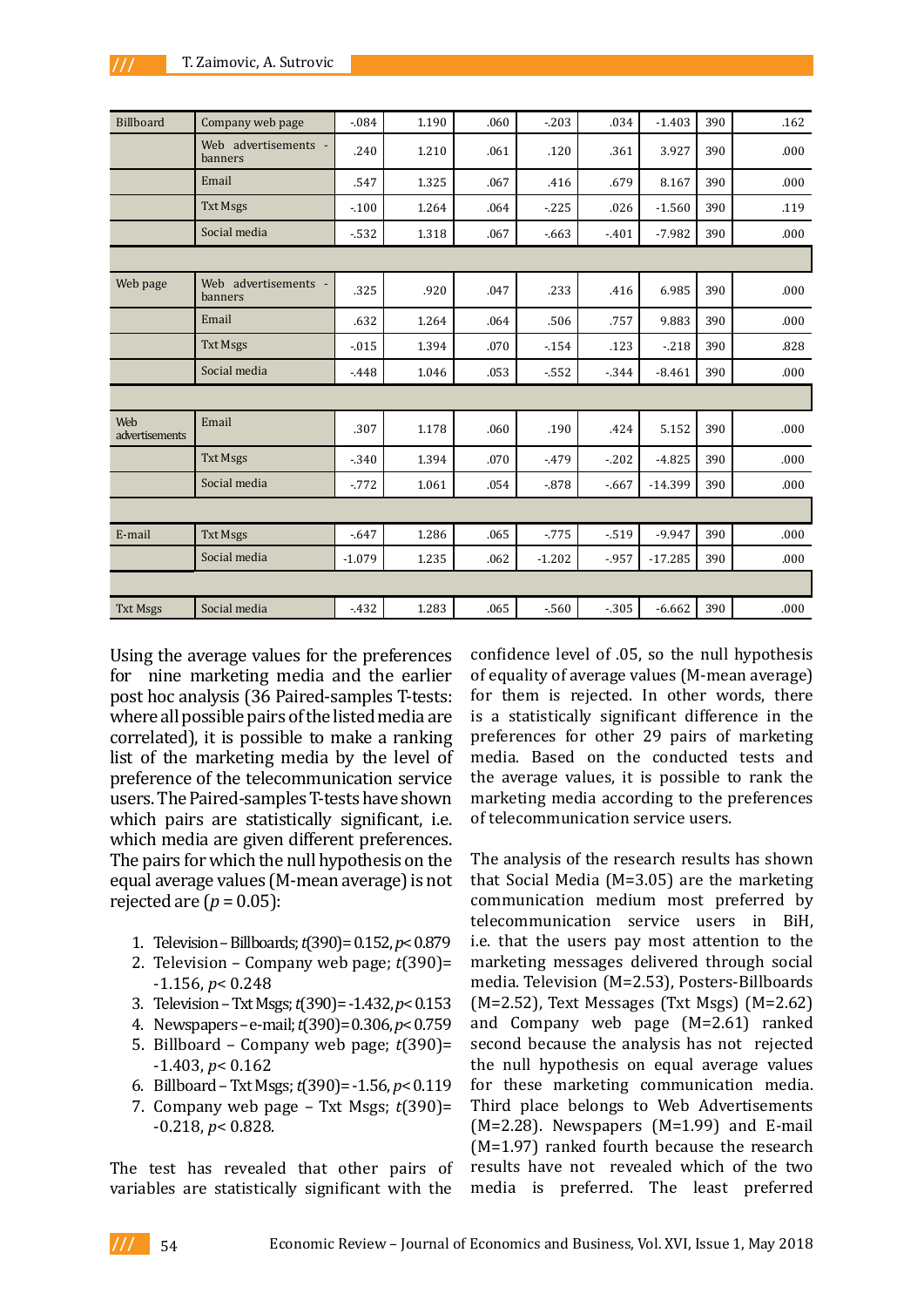marketing communication medium is Radio (M=1.81), meaning that telecommunication service users in BiH pay least attention to the marketing messages from the telecom operators transmitted over the radio.

## **4. CONCLUSION**

Modern companies increasingly use interactive marketing utilizing development of new technologies and focusing on exploiting consumer's preferences, needs and habits. Still, sending marketing messages to large extent depends on the user media preferences, and according to a number of marketing experts, traditional media will fade away being slowly replaced by online marketing communication. Although the trend is there, such scenario is, however, hardly viable. The idea of "online society" is still farfetched and human interaction will still remain in cross-section of traditional and online. In analyzing available literature, we found a number of authors emphasizing that traditional media will only go through an evolution stage, i.e. becoming more digital; like Smart TVs, Internet radio, scanning of poster QR barcodes that refer customers to online content, touch screen billboards, glass projections, etc. Increasingly, it is up to companies to focus on integrated marketing communication and the need to re-conceptualize the entire process of marketing communication – shifting from focusing on individual channels to overall marketing communication mix.

This paper concerns BiH telecommunication market which, by many elements, does not lag behind much in relation to other countries in the region. Overall informatization of BiH has slightly fallen behind the neighboring countries in the last several years, but our analysis for the Western countries has revealed that the trends are similar. Like in most developing countries, companies in BiH increasingly invest in online activities (online communication), whereas investments in advertising over traditional media have stagnated. This is also confirmed by our research and although in relative stagnation, investments in advertising over traditional media are still almost twice larger compared to online media. Our research has shown that television is still highly represented medium (M=2.53) as well as Billboards (M=2.52).However, if the growing trend for online media continues, the investments in online advertising will exceed investments in traditional media. From the consumer telecommunication users in BiH generally pay more attention to the company messages transmitted over the online media (M=2.48). However, the role of the traditional media cannot be disregarded (M=2.3). There is a statistically significant difference in the preferences , but looking at the mean values from the perspective of marketing managers, the difference is not big enough to abandon the traditional media. Marketing managers should conduct market segmentation and on the basis of the obtained data differ between addressing to various audiences and using the principles of integrated marketing communication. According to the conducted research, the media most preferred by today telecom users are social media channels.

The scientific contribution of this paper reflects in the accumulation of knowledge about customer behavior and facilitates companies in choosing the type of marketing media with specific target group. As for such researches, one of the limitations of this paper is that consumer preferences are not static but they change over time. The future researches should include a larger number of respondents to analyze various demographic groups within the consumers in the telecommunication market, i.e. it should be oriented toward specific segments of the telecommunication market. Also, the future researches should focus on the impact of online and offline media on decision making in the purchase/use of services among telecommunication service users in BiHand influence of particular media on consumer decision making.

# **LITERATURE**

- 1. Breazeale, M. (2009). Word of mouse An assessment of electronic word-of-mouth research, International Journal of Market Research, vol. 51, no. 3, May, pp. 297-318.
- 2. Buckling, R.E. & Sismeiro, C. (2009).Click Here for Internet Insight: Advances in Clickstream Data Analysis in Marketing, Journal of Interactive Marketing, vol. 23, no.1,February, pp. 35-48.

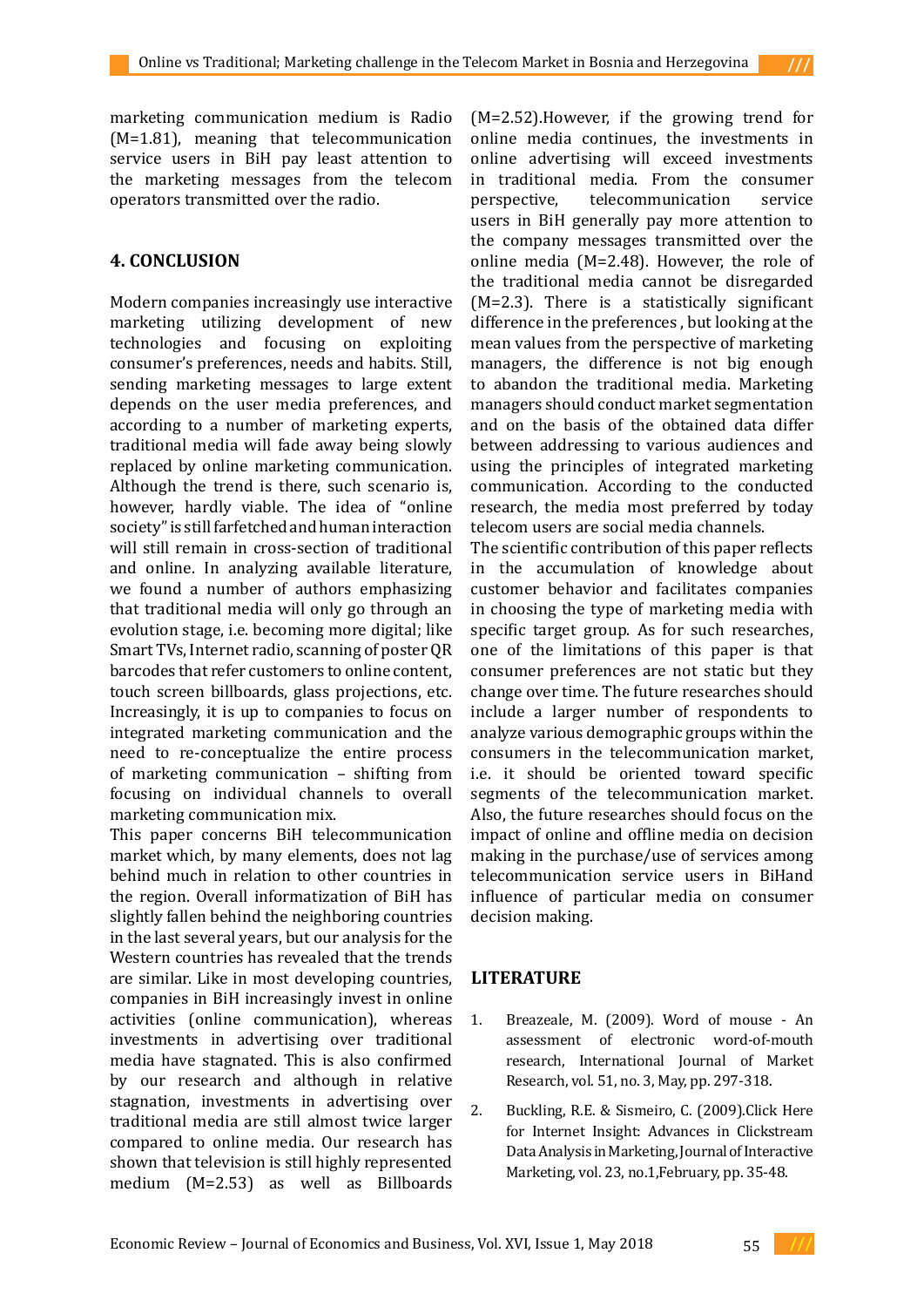- 3. Campbell, C., Pitt, L.F., Parent, M. & Berthon, P.R. (2011).Understanding Consumer Conversations Around Ads in a Web 2.0 World, Journal of Advertising, vol. 40, no. 1, April, pp. 87-102.
- 4. Carlén, M. & Lindkvist, S. (2013). Online Marketing Strategies: How to combine digital media channels, Master Thesis, University of Gothenburg: School of Business, Economics and Law.
- 5. Carlson, L., Grove, S.J. & Dorsch, M.J. (2003). Services Advertising and Integrated Marketing Communications: An Empirical Examination, Journal of Current Issues and Research in Advertising, 25 (Fall), 68–82.
- 6. Chang, Y. & Thorson E. (2004). Television and Web Advertising Synergies, Journal of Advertising, 33 (2), 75–81.
- 7. Chao, C., Corus, C., Li, T. (2012). Balancing traditional media and online advertising strategy, International Journal of Business, Marketing, and Decision Sciences, 5(1), 12-2
- 8. Fuxman, L., Elifoglu, H., nan Chao, C., & Li, T. (2014). Digital Advertising: A More Effective Way to Promote Businesses' Products, Journal of Business Administration Research, 3(2), p59.
- 9. Consoli, D. & Musso, F. (2010). Marketing 2.0: A New Marketing Strategy, Journal of International Scientific Publications: Economy & Business, Vol. 4, Part, 2, ISSN 1313-2555, pp. 315-325.
- 10. DeVellis, R.F. (2012). Scale development: Theory and applications. Los Angeles: Sage. pp. 109– 110.
- 11. Ellis-Chadwick, F. & Doherty, N.F. (2012).Web advertising: The role of e-mail marketing, Journal of Business Research, vol. 65, no. 6, June, pp. 843-848.
- 12. Finne, A. & Grönroos, C. (2009). Rethinking marketing communication: From integrated marketing communication to relationship communication, Journal of Marketing Communications, 15(2-3), pp.179-195.
- 13. Finne, A. & Grönroos, C. (2017).Communicationin-use: customer-integrated marketing communication, European Journal of Marketing, 51(3), 445-463.
- 14. Hanna, R., Rohm, A., & Crittenden, V.L. (2011). We're all connected: The power of the

social media ecosystem, Business Horizons, 54,265-273. http://dx.doi.org/10.1016/j. bushor.2011.01.007.

- 15. Heinonen, K. (2011). Consumer activity in social media: Managerial approaches to consumer, social media behavior, Journal of Consumer Behaviour, vol. 10, no. 6, November, pp. 356– 364.
- 16. Hennig-Thurau, T., Gwinner, K.P., Walsh, G. & Gremler, D.D. (2004).Electronic word-ofmouth via consumer-opinion platforms: what motivates consumers to articulate themselves on the Internet?, Journal of Interactive Marketing, vol. 18, no. 1, Winter, pp. 38-52.
- 17. Hoffman, D.L. & Fodor, M. (2010).Can you measure the ROI of social media marketing?, Sloan Management Review, vol. 52, no. 1, Fall, pp. 41-49.
- 18. José-Cabezudo, R.S. & Camarero-Izquierdo, C. (2012). Determinants of opening-forwarding e-mail messages, Journal of Advertising, vol. 41, no. 2, Summer, p. 97-112.
- 19. Kaplan, A.M. & Haenlein, M. (2010). Users of the world. unite! The challenges and opportunities of Social Media, Business Horizons, vol. 53, no. 1, January-February, pp. 59-68.
- 20. Lesidrenska, S. & Dicke, P. (2012).Social-media platforms and its effect on digital marketing activities, Marketing and Management Innovation, vol. 3, no. 1, March, pp. 44-52.
- 21. Liu-Thompkins, Y. (2012). Seeding Viral Content: The Role of Message and Network Factors, Journal of Advertising Research, vol. 52, no. 4, December, pp. 465-478.
- 22. Madhavaram, S., Badrinarayanan, V., & McDonald, R.E. (2013). Integrated marketing communication (IMC) and brand identity as critical components of brand equity strategy: A conceptual framework and research propositions, Journal of Advertising, 34(4), 69-80.
- 23. McNeal, M. (2012). The secret to viral success, Marketing Research: A Magazine of Management & Applications, vol. 24, no. 4, Winter, pp. 11-15.
- 24. Naik, P.A. & Raman, K. (2003). Understanding the Impact of Synergy in Multimedia Communications, Journal of Marketing Research, 40 (November), 375–388.
- 25. Owen, R. & Humphrey, P. (2009). The Structure